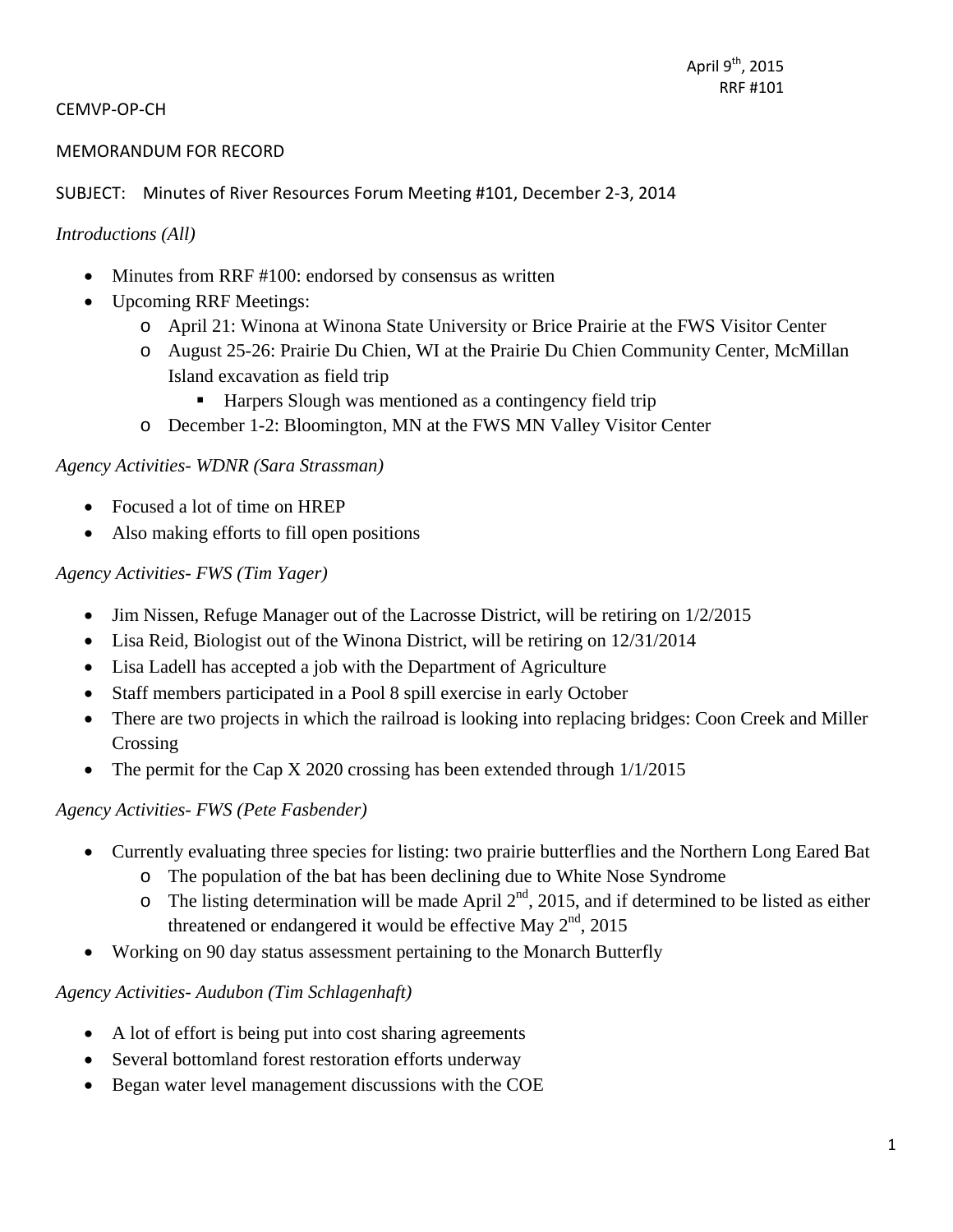*Agency Activities- LPLA (Rylee Main)* 

- Completed a draft PAR for Upper Pool 4 and the Head of Lake Pepin
	- o The Lake Pepin Legacy Alliance plans to submit the document to the RRF for review, the Corps will forward to the RRF
	- o The Lake Pepin Legacy Alliance is also requesting RRF endorsement of their use of the document as a public engagement tool to begin consideration of project alternatives
	- o There was discussion as to whether NGO's were able to bring projects to the RRF for endorsement and whether it would be better to distribute the document through the FWWG first
		- Kirsten Mickelsen agreed to send language from WRDA 2007 stating that NGO's are able to present projects

# *Agency Activities- UMWA (Greg Genz)*

- NESP received \$50K in appropriations
	- o If the program isn't funded for six consecutive years cancellation of authority may be considered
- It was a challenging year as far as commercial navigation
	- o Dealt with problems pertaining to high water, low water, and ice
	- o Disagrees with the philosophy on lock extensions, feeling that focusing on lock repair is analogous to fixing an on/off-ramp and ignoring the highway
		- UMWA's opinion is that the focus needs to be on dredging issues: funding, lack of placement sites, etc.
			- Will attempt to bring a national focus to dredging issues

## *Agency Activities- MDNR (Dan Dieterman)*

- Bill Huber is now filling in for Corey Hanson, will be the OSIT representative for MDNR
- Freshwater mussel team has moved into a new office in Lake City
- Finally able to reach the regional office staff to stress MDNR engagement in Upper Mississippi River activities
- Been involved in USAF restrictions and closure
	- o Working with the Minneapolis Park Board on portaging around USAF
- MDNR will retain their commissioner so re-establishing the Mississippi River team will be a more streamlined process
- There have been several public meetings pertaining to Sunfish bag limits

## *Agency Activities- TNC (Gretchen Benjamin)*

- Will attempt to engage UMR Program Director, Rebecca Smith, into the RRF group
- Trying to get a new start for appropriations in NESP
- Working with Audubon and the WLMTF on water level management issues
- Trying to transfer the thoughts, ideas, and progress made on the UMR to the LMR
- Currently have a Project Partnership Agreement established with the Memphis District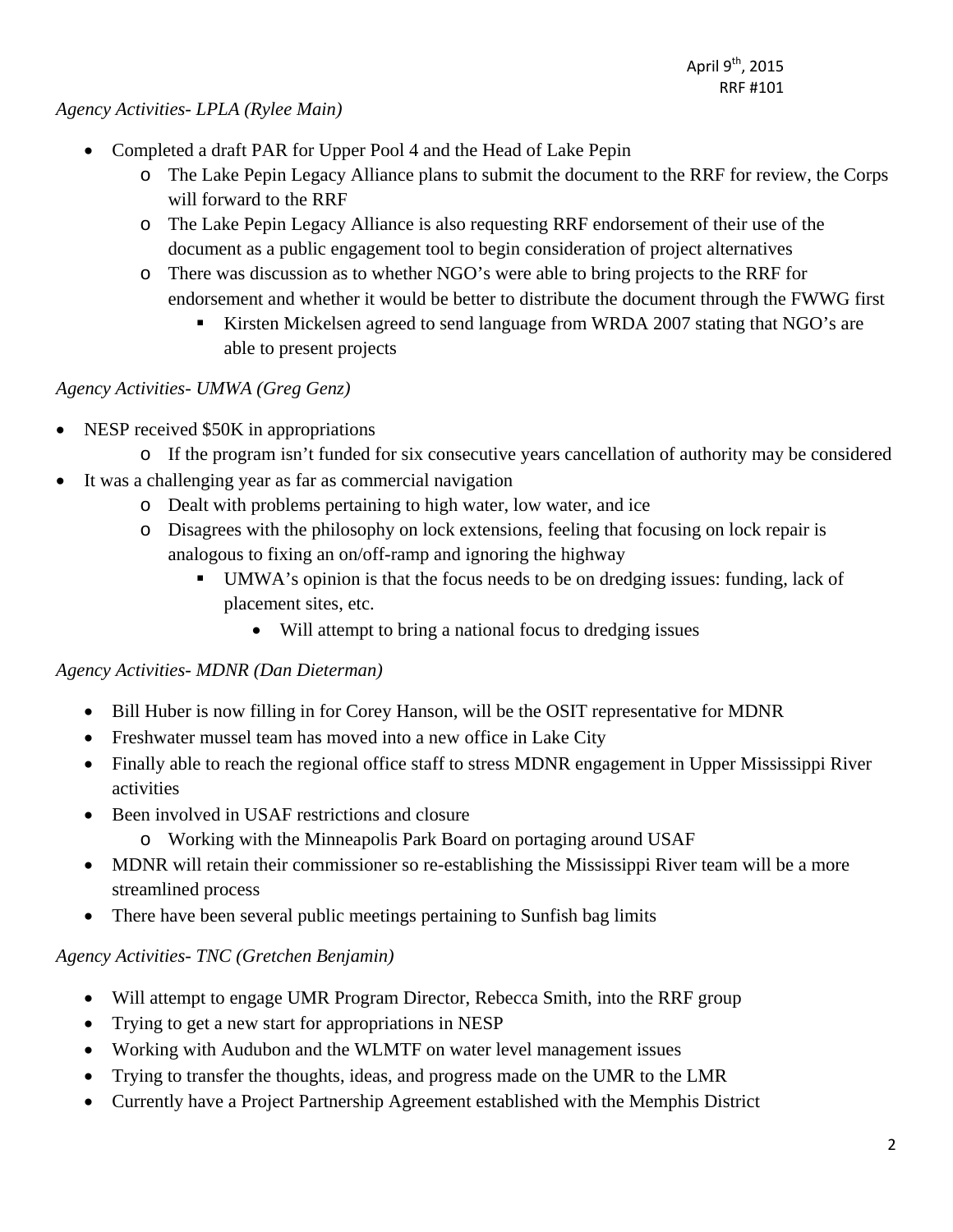### *Agency Activities- UMRBA (Kirsten Mickelsen)*

- Working on restoration possibilities on non-federal lands
- Recently formed a navigation workgroup, Patrick Phenow (MnDOT) and Sheri Walz (WisDOT) are on the team
- MVR COL expressed interest in working with the UMRBA
	- o UMRBA sent a letter to MVR pertaining to issues with the project partnership agreement
	- o Working on PPA issue with NGO involvement

### *Agency Activities- USCG (Bruce Blair and Curt Bandt)*

• No comments or updates

### *Agency Activities- MnDOT (Patrick Phenow)*

- Ports and waterways plan is now available on the website
- Currently going through applications for port development funds

### *Agency Activities- MPCA (Emily Schnick)*

- Beth Gawrys is working on technical staff reviews
- Chandi McCracken has been reassigned and is no longer working in dredging compliance/enforcement
- Emily Schnick continues to work in permitting

### *Agency Activities- IDNR (Mike Griffin)*

- Diane Ford, IDNR EMP representative is retiring on December  $18<sup>th</sup>$ 
	- o Replacement hasn't been named as of yet
	- o Randy Schultz will fill the position temporarily

### *Agency Activities- WisDOT (Sheri Walz)*

- State harbor assistance grant program deadline is  $2/1$ 
	- o Anticipate \$8 million available for projects that will improve commercial navigation
	- o Able to partner with federal, state, or local entities

### *Agency Activities- COE (Steve Tapp)*

- Currently undergoing a reorganization of the Mississippi River Navigation Project Office
	- o Bryan Peterson is the Navigation Manager for the office
- Al VanGuilder returned from his deployment
	- o Dan has returned to his position as dredging manager and Zach has returned to his position as placement site coordinator
- Major General Wehr is the new Division Commander

### *Navigation Workgroup Activities (Dan Cottrell)*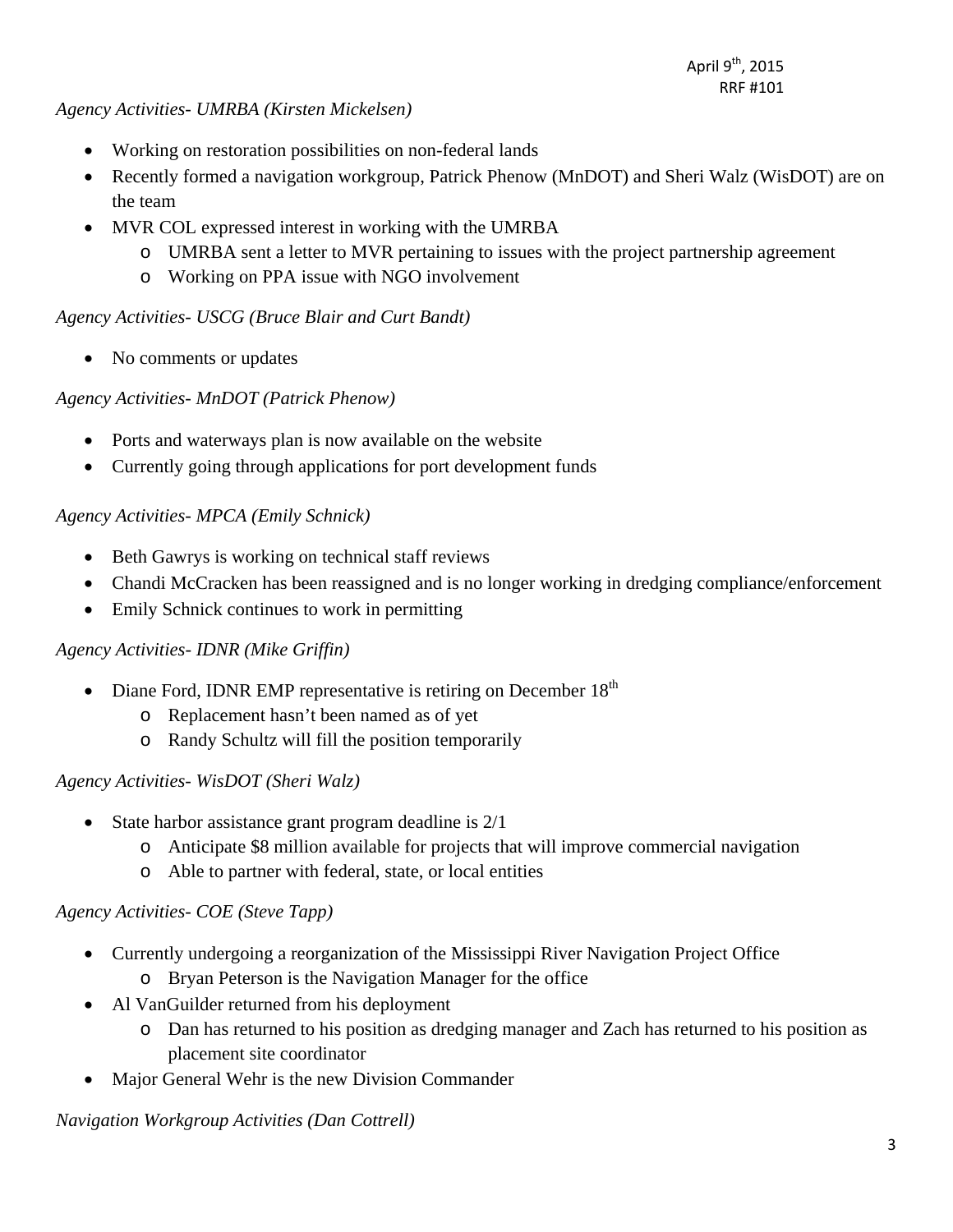- Haven't met in several years, though the NWG plans to hold a meeting in the near future
	- o Greg Genz commented on attendance from railroad administration and Patrick Phenow agreed to reach out
- Dan Cottrell will obtain a bridge update and it will be sent to the RRF soon
- Dan Cottrell agreed to follow up with the Railroad Commission to discuss the inventory and condition of railroad bridges over rivers within MVP
- Tasked with discussing beneficial use of dredge material for DOT projects and for railroad projects

*MPCA Revised Soil Reference Values: presentation as attachment (Emily Schnick)*

- Dredge material is defined as "other waste" not "solid waste" as it is in other states, which may alter placement of material
- 3 management levels of material:
	- o Use or re-use for residential purposes
	- o Industrial use
	- o Landfill
- SRV's were established based on risks to humans, health, and the environment
- The initial public notice was extended to accept comments until December 15, 2014, RRF members were encouraged to submit comments
- The SRV document will be completed by the end of January, 2015, but will have current low values listed in the table
	- o Final SRV's are anticipated to come out by the end of February, 2015, once the background numbers are compiled
		- **MPCA** is currently working on background numbers
	- o Emily Schnick noted that the level for Arsenic will likely be very close to 2009 levels
	- o Enforcement discretion will be used until the background numbers have been completed
- Bonnie Brooks may be contacted for specific questions tied to the SRV's
- Steve Tapp asked what recourse there is if the background numbers remain low
	- o Emily Schnick responded stating that there may be another short public notice to comment on the background numbers

## *Recreation Workgroup Activities (Yager)*

- RWG hasn't met since the last RRF
- Final draft of the Pool 7 and Pool 8 Beach Plan is now out for review
	- o Pool 7 and Pool 8 beach planning meeting is scheduled for 12/16 in Brice Prairie, WI
- Steve Tapp agreed to reach out to counterparts in MVR to discuss including Pool 11 in the beach planning efforts for the McGregor District FWS
- 2015 will be the "Year of Fishing," which will require significant outreach efforts

# *Water Level Management Task Force: handout as attachment (Mary Stefanski)*

Science Support Project has been tentatively selected for funding, total cost of the project is  $\sim$ \$40K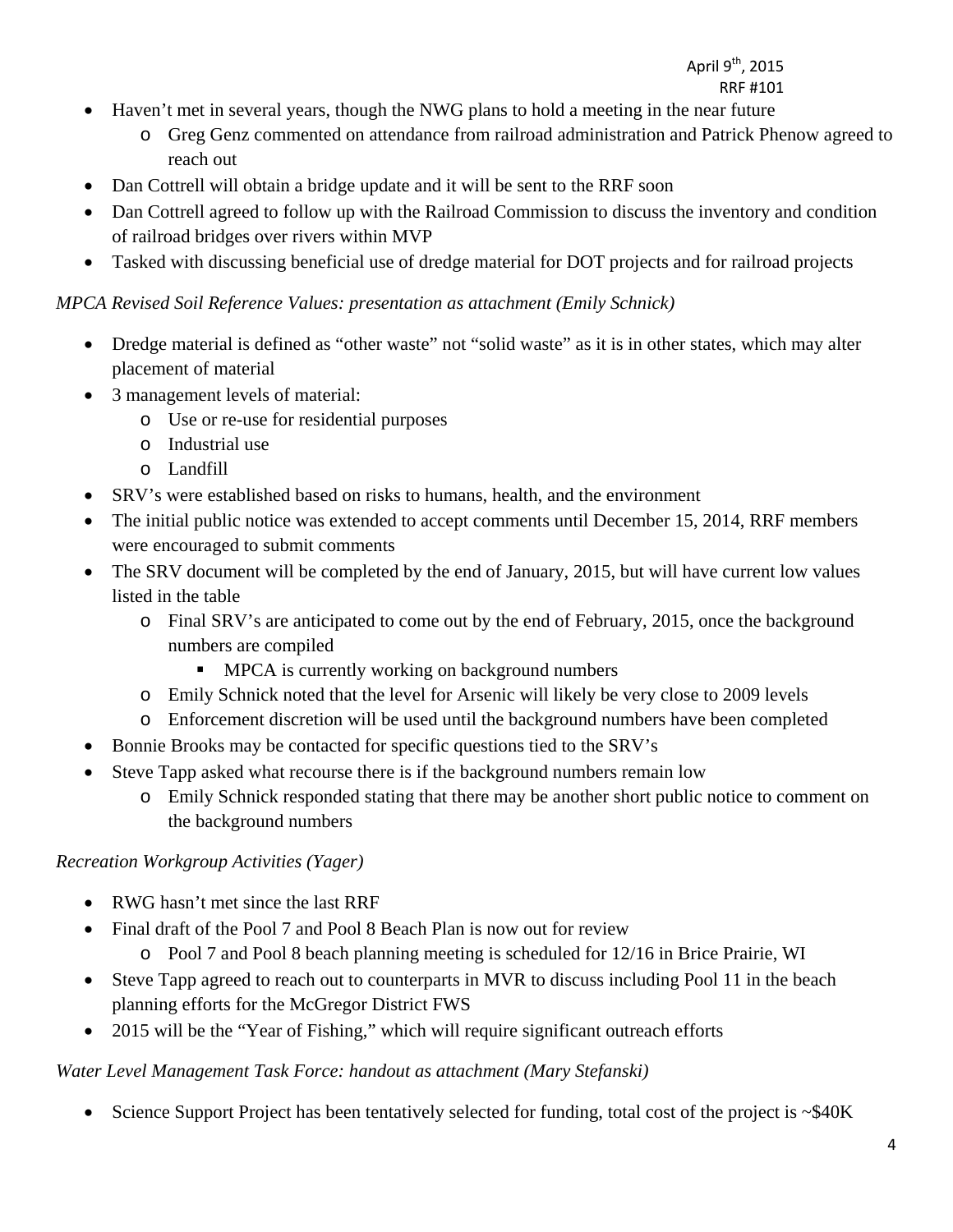### RRF #101 • Kevin Kenow's work on the implementation of pool-wide drawdowns on the UMR has been accepted for publication

- Teresa Newton's work on mussel behavior during a drawdown has been accepted for publication
- Photo points were completed by MDNR in Pool 3, FWS in Pools 5 and 6, and WDNR in Pool 8
- Continuing to explore options for completing a PAR to select a pool for a water control manual re-write, which would include a WLM component
- Gretchen Benjamin, TNC, and Tim Schlagenhaft, Audubon, met with Col Koprowski and General Wehr to discuss WLM
	- o Discussed the importance of Industry and recreational outreach to address and identify potential impacts
- The Corps has received information from the WLMTF and NGO's (TNC and Audubon) for review and comments
- Tim Schlagenhaft discussed the potential of maintaining an entire pool at a deeper band, mentioning that the dredging costs shouldn't be the sole determining factor
	- Jon Hendrickson commented on sediment trap efficiency and increased dredging need, likewise filling up dredge material placement sites more quickly
	- Steve Tapp commented that there are some dredging concerns, but the primary concerns are placement site related

## *Channel Maintenance Program Activities: presentation as attachment (OP-CH)*

- 2014 was one of the most significant dredging seasons on record
	- o Dredged ~1.1 million cubic yards of sand from 6/12 11/12, a total of 50 jobs
	- o One less job was completed this year as opposed to 2011, with 2 months less dredging
	- Sara Strassman questioned whether or not we had enough funding for our dredging needs
		- o Kevin Baumgard commented that we were running short on dredging funds this season and had to request additional funding from MVD
		- o If we didn't receive additional funding, we would have had to re-prioritize execution and make sacrifices to other programs and projects
		- o Steve Tapp commented on specific funding execution throughout the organization, stating that most funds are executed on dredging and placement site excavations
			- The cost for both have increased substantially
			- Dredging volumes for MVP have increased: from 1985-2014 the average volume is 890K cy, but the average volume from 1995-2014 is 980K cy
			- $\blacksquare$  20 years ago planning used \$4-5/cy for dredging and the current planning uses \$8-9/cy
			- Site unloading costs have dramatically increased: from 1985-2000, the average unloading cost was \$3/cy, but the average from 2001-2014 was \$9/cy
				- The two unloading contracts awarded in 2014 for Grand Encampment and McMillan were \$14/cy and \$11/cy, respectively
					- o Fuel prices and the cost of steel were the two largest factors for increased costs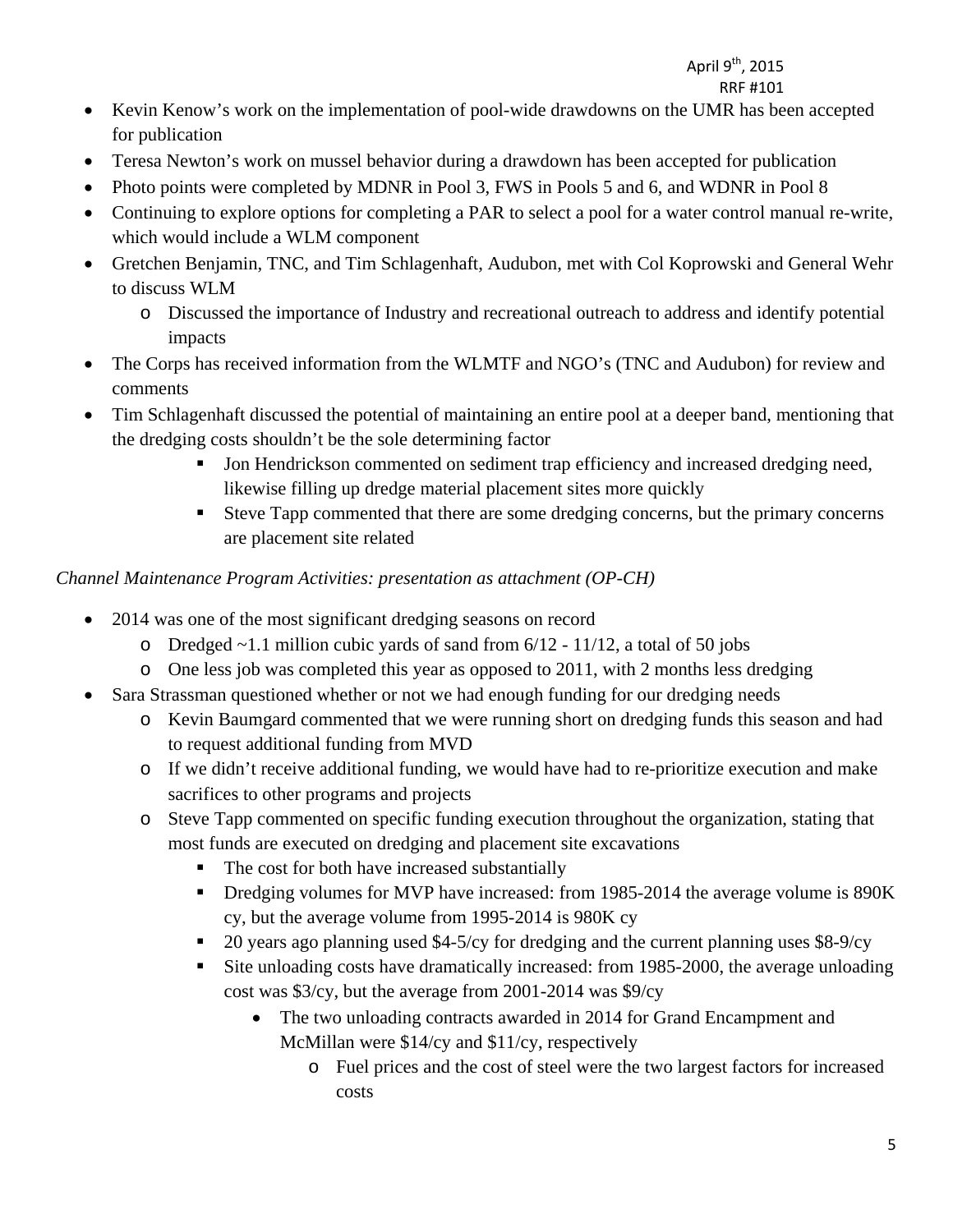# RRF #101

- Average expenditures for dredging in MVP have increased from \$10.6mm (1997-2009) to \$16.8mm (2010-2014)
- Multiple dredging jobs were completed 250' wide and 11' deep this season, which will likely impact dredging next season
	- o This consisted of all jobs throughout Pool 6
- C&H plans to complete a CMMP refresh in the near future
	- o There is a need to re-evaluate the definition and categorization of dredging (emergency, imminent closure, routine)
	- o Sara Strassman asked if this would include sediment testing data, which it will
- Planning efforts are a primary focus right now
	- o Two planning documents have been completed since the 1996 CMMP
	- o Currently have four DMMP's underway (Lower Pool 2, Pool 4, Pool 5, and Pool 6)
	- o 750K cubic yards was the average annual volume used for previous planning documents, the 20 year average (1995-2014) is 980K cubic yards
		- This change requires updates of planning documents
- There was various discussion pertaining to the reasoning for increased dredging quantities
	- o Pete Fasbender asked about MN River flows, the impact on dredging, and the tie to increased precipitation
		- Jon Hendrickson commented that the climate variation and change in land use both impact flows and deposition
	- o Dan Dieterman commented on the importance of stabilizing placement sites and that bank erosion is likely contributing to dredging
		- Jon Hendrickson commented that there has to be more than just stabilization in order to justify costs, also commented that tributaries are the main cause of sediment transport
- Grand Encampment excavation contract was awarded in October, 2013 to Black River Constructors for \$7.3 million
	- o 550K cubic yards total will be removed, 190K cubic yards was removed from May November
	- o The contractor was shut down for over one month due to permitting issues with Buffalo County
		- This had a significant impact on the dredge Goetz ability to place here during the channel closure
- Pool 4 / Pool 5 DMMP: two 50 year plans for placement of dredge material are underway
	- o Looking for a home for ~1.2 million cubic yards of material from Crats Island in FY15 and Lost Island in FY16, totaling  $\sim$ 2.4 million cubic yards
		- There is potential that only a portion of sand at Crats Island will be offloaded in FY15 due to funding constraints
	- o Hope to have the preliminary draft for Pool 4 DMMP completed in the early summer 2015
		- Hope to have the DMMP finalized late summer 2015
- Pool 6 DMMP: 50 year plan for dredge material placement in Pool 6 is underway
	- $\circ$  ~20 sites have been identified for potential dredge material placement
	- o Hope to have the DMMP finalized early summer 2015
	- o There remains potential to use the Winona Technology Park placement site next year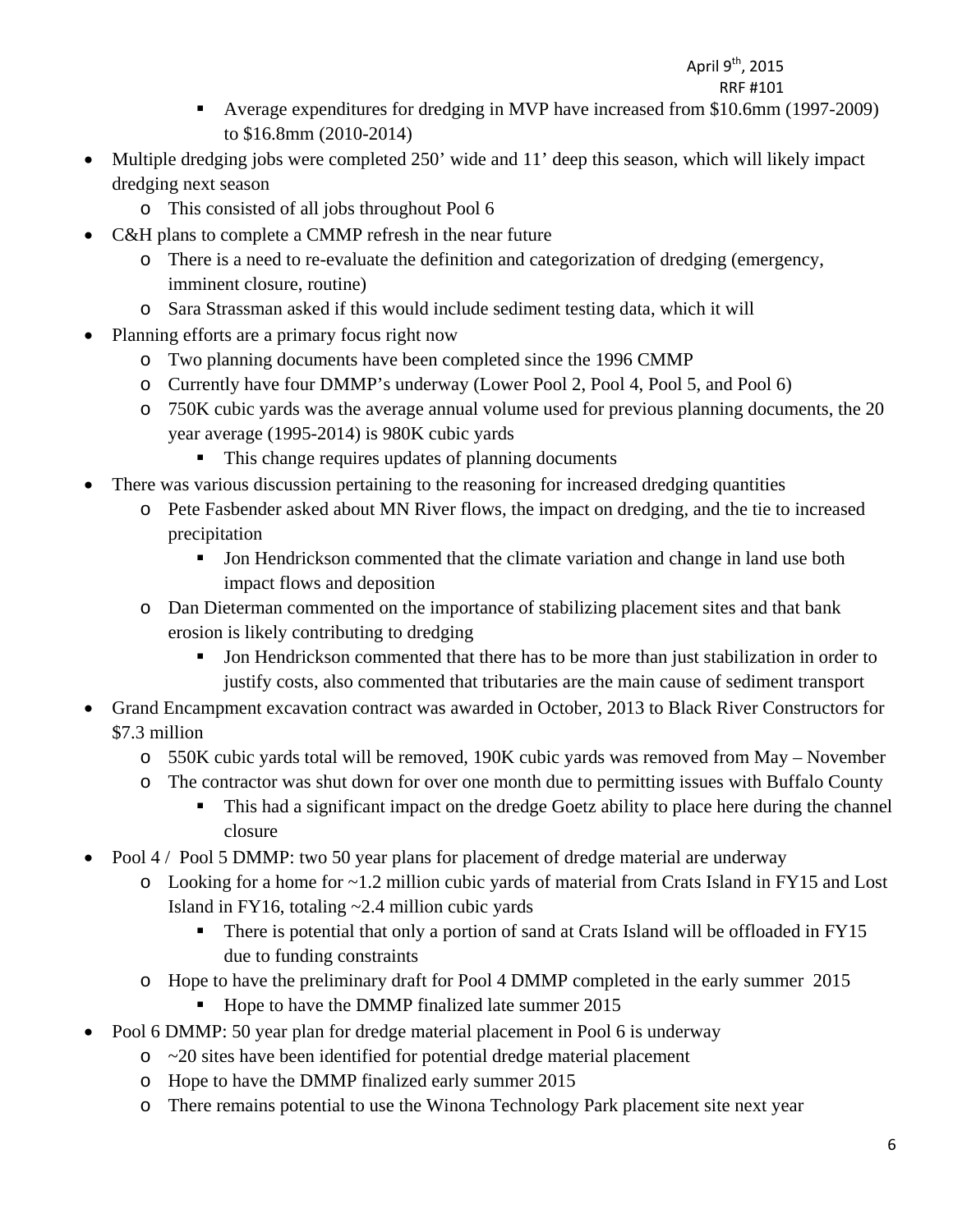- McMillan Island excavation was awarded to Brennan Marine for \$1.7 million
	- o 150K cubic yards total will be removed, there's discussion of using the remaining 50K cubic yards of material on McMillan Island for bottomland forest restoration
	- o Pre-construction meeting will be scheduled in the near future
	- o Contractor plans to begin work in August, 2015
- Greg Genz commented that a system needs to be put into place in which the river isn't closed for a month, regardless of where the channel problems occur
	- o Steve Clark responded that we need cooperation and understanding amongst all agencies, including within the COE
		- There was a solution identified in Pool 6 for dredge material placement and collective agreement couldn't be met for a one acre island
	- o Bryan Peterson questioned what the short-term solutions for dredge material placement were in Pool 6 and Pool 10
		- Zach Kimmel commented that there are two sites in Pool 6 that we still have RE agreements to utilize for dredge material placement: Homer and the Winona Harbor site
			- We hope to establish a third agreement to utilize the Winona Technology Park site for another season
		- Zach Kimmel commented that McMillan Island, Pool 10, is primarily full, but may take a small quantity of material mechanically
			- Paul Machajewski stated that there may be opportunity to work with Rich King to utilize some of the material within the placement site for bottomland forest restoration
				- o Steve Clark commented that we need to begin work on the McMillan Island EA sooner rather than later

*Grand Encampment: in-water re-handling operation: surveys as attachments (OP-CH)* 

- Experienced historically high rainfall in June, which had a significant impact on later channel conditions
	- Timeline of events to portray the channel difficulties
		- o June 27: MVR locks began closing due to high water
		- o July 16: all MVR locks re-opened
		- o July 18: Channel closure at Beef Slough, Lower Pool 4
		- o July 19: Contract mechanical plant 1 begins dredging Beef Slough
		- o July 23: Channel closure throughout Pool 6, RM 718.0 724.0
		- o July 25: Channel is opened to 250' at Beef Slough, Lower Pool 4
		- o July 26: Channel closure at Grand Encampment, Lower Pool 4
		- o July 28: Channel closure throughout Lower Pool 4, RM 755.0 764.0
			- Put together a plan to establish a  $200'$  pilot channel by  $8/10$
		- o July 28: Dredge Goetz began dredging at Grand Encampment, excavation contractor was shut down, material being placed at Grand Encampment placement site
		- o July 30: Report of a delta developing outside of the Grand Encampment placement site, dredge Goetz was mobilized to Teepeeota Point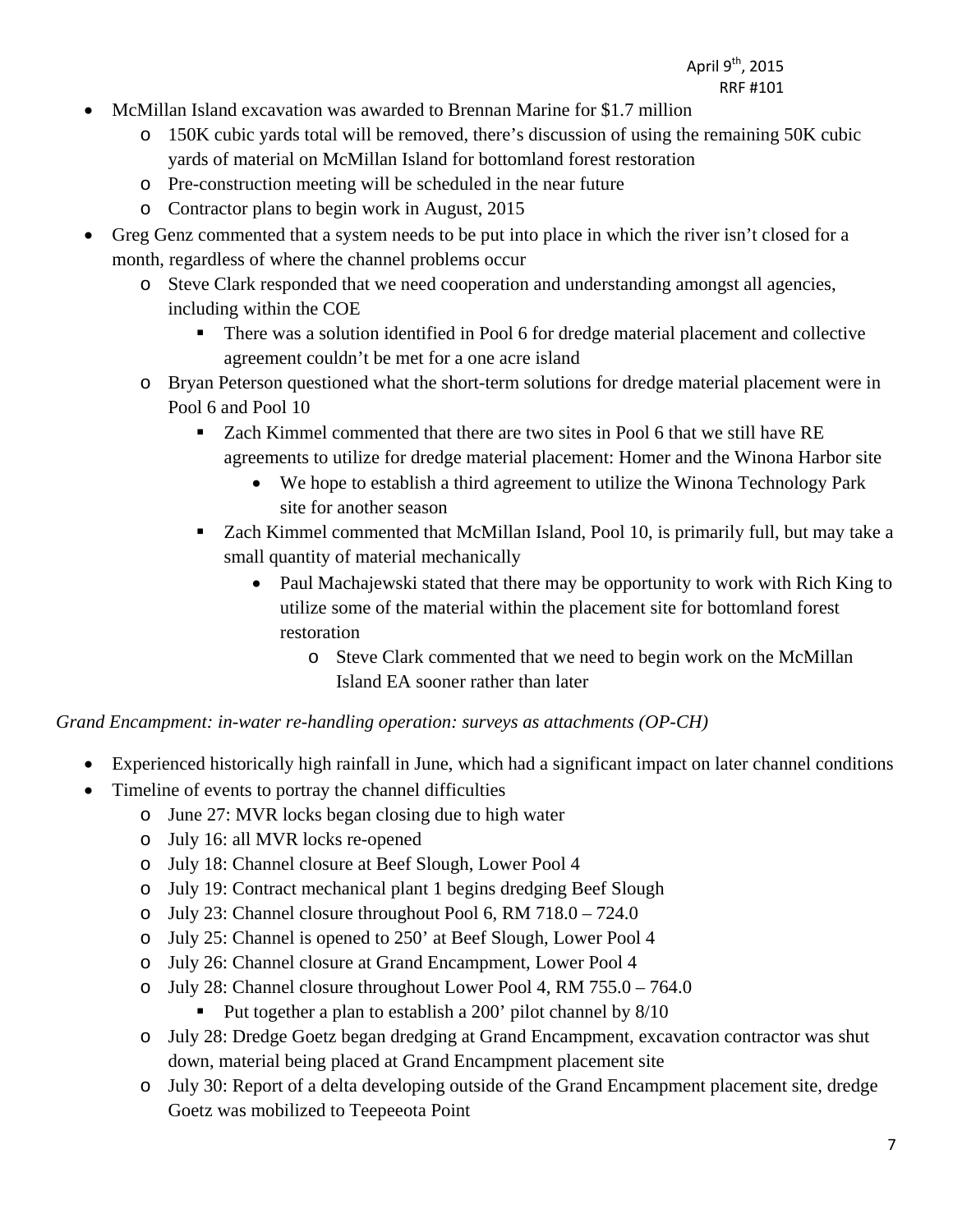- RRF #101 o July 30: Steve Tapp explained the situation at Grand Encampment to Jim Fischer and asked him to consider allowing in-water placement
	- o July 31: Jim Fischer spoke with his team in La Crosse and agreed to in-water placement of Grand Encampment channel material, though Jim was under the impression placement was mechanical
		- Steve Tapp clarified with Jim that placement would be hydraulic, and agreed to coordinate with Jon Hendrickson to gain opinion on whether or not the material would settle out quickly, and that a plan would be put together for in-water placement operation and distributed to WDNR
	- o August 1: Email was sent to Jim Fischer detailing the dredge Goetz plan for in-water placement, Steve Tapp also called other resource agency representatives to explain the proposed plan
	- o August 1: WDNR sent an email recommending in-water placement on the MN side of the channel
		- The Corps didn't have time to fully coordinate with MDNR and requested a meeting with WDNR to further discuss all concerns before making a final decision
	- o August 2: Jim Fischer spoke to Dan Helsel and the WDNR agreed to allow in-water re-handling as proposed by the Corps
		- WDNR felt their proposal was better from an ecological perspective, but agreed that additional time for coordination with MDNR would cause unacceptable delays and increased costs to Industry
	- o August 2: Began dredging Grand Encampment channel cut and placing material in-water
	- 27,495 cubic yards of material was dredged by the Goetz from the Grand Encampment channel cut and placed in-water from 8/2 – 8/5
		- o A portion of that material deposited outside of the in-water re-handle matrices identified in the proposed plan emailed to WDNR
			- <sup>34,785</sup> cubic yards of material was dredged by the dredge Goetz out of the in-water rehandle matrices and placed at Teepeeota Point from 8/18 – 8/23
			- <sup>17,275</sup> cubic yards of material was dredged by Government Mechanical, dredge cuts were laid out for material that settled outside the in-water re-handle matrices
				- This material was placed at the Alma Marina placement site
	- Steve Tapp commented that we are still reviewing the survey data and if material was missed, we're committed to removing it
	- Dan Cottrell commented that we will still look into the Grand Encampment delta material
	- Jon Hendrickson commented that the annual sediment load out of the Chippewa River this year was 650K cubic yards and we placed ~27.5K cubic yards in-water, to provide a perspective not to minimize the dredging event
	- Steve Tapp acknowledged that this was a very stressful time for all agencies and it put some in a position to make tough decisions
		- o The Corps is very appreciative of the efforts and support of those involved

*Flexible Uses of Dredge Material (Steve Clark)*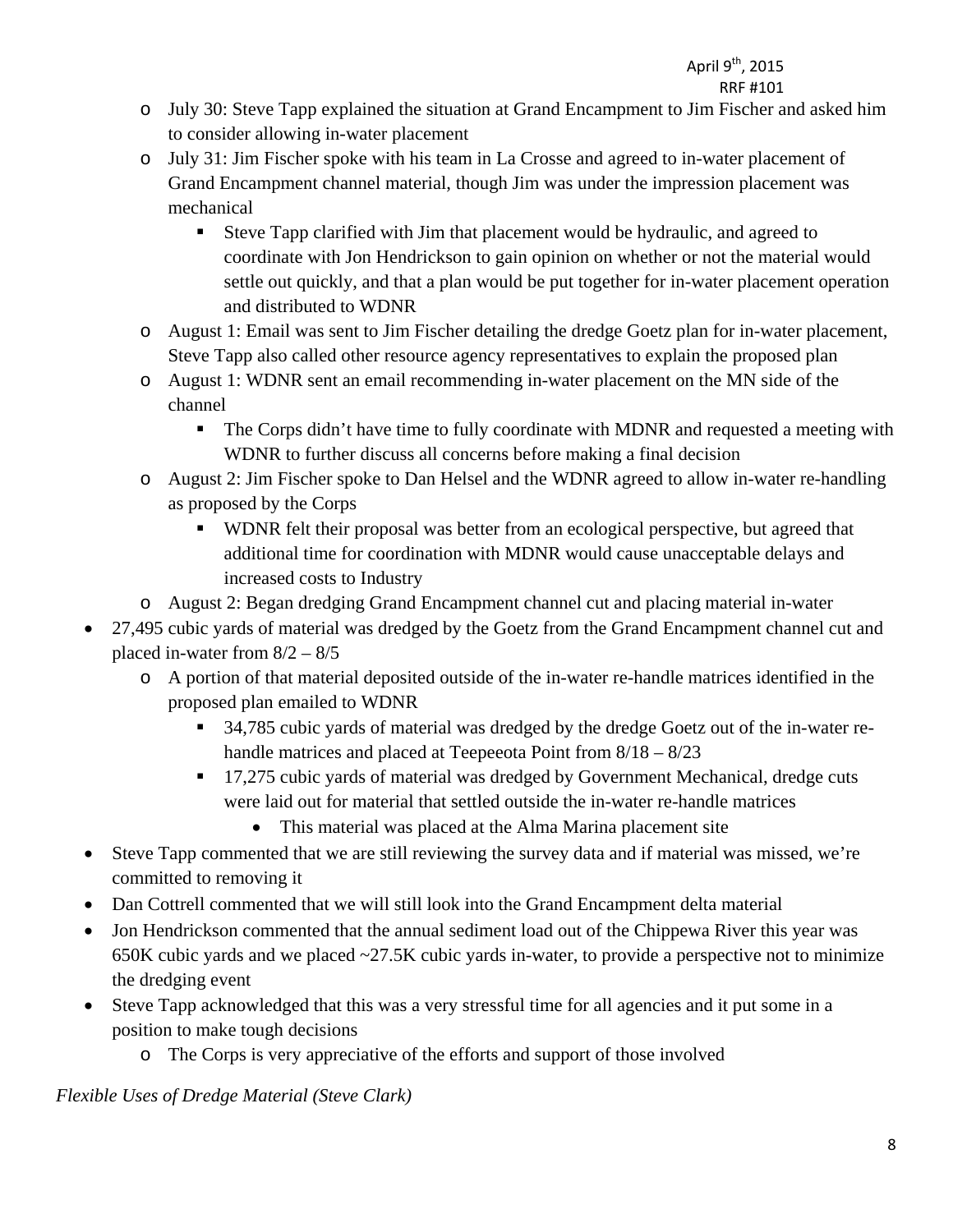### RRF #101

- Mosquito Island was identified as a potential solution to a lack of dredge material placement sites in Pool 6
	- o A significant dredging need in Pool 6 and limited placement options in Pool 6 were both forecasted
	- o Two additional alternatives were identified as potential placement sites for dredge material this season: Winona Technology Park and Mosquito Island
		- EA was completed for both Winona Technology Park and Mosquito Island
		- FONSI was signed for Winona Technology Park, but not for Mosquito Island
		- **Mosquito Island was left on the backburner as a last resort for placement this season**
		- Revised EA will be completed late winter, which will explain how to build the island throughout an entire navigation season in stages
			- Will send to WDNR and request 401 water quality certification
	- o Greg Genz commented that there was initially an island there, thus the action is restoring the island not creating a new island
	- o 50K cubic yards was identified as a need for the base of the island, the full design required 160K cubic yards of material

# *Aquatic Invasive Species (All)*

- COE: engaged in coordination of the USAF lock and potential impacts to the spread of Asian Carp
- MDNR: Nick Fronhauer continues to coordinate Asian Carp efforts, no significant changes
- UMWA: meeting to discuss a new action plan, last one came out in 2011
	- o Had a meeting with representative McCollum and agencies to discuss WRDA 2014
	- o Professor Sorensen placed sound generators at LD8, though the University of Minnesota is closing off their funding stream so he is unable to monitor whether the generators are functioning
- FWS: Water Lettuce monitoring continues in Pool 5, didn't find anything significant
	- o Haven't found a presence of Water Lettuce in the past two years, hope the issue is resolved
- FWS: Faucet Snails are killing off waterfowl species, mostly Coot
	- o Snail is a host for intestinal trematodes
	- o Mortality of 5-10K birds in Pools 7-9
- WDNR: Lacrosse Area River Alliance' AIS Coordinator is kicking off a strategic planning conference on 12/16, in Lacrosse
- TNC: there's a lot of work ongoing in Grafton, IL
	- o A rendering plant has been established and they have a goal of processing 60K tons per day
	- o Chinese are very interested in the products being offered by the plant

# *Environmental Management Program: presentation as attachment (Tom Novak)*

- Funding the past two years has been very favorable, a large portion has been committed to Harpers Slough
	- o \$5.9 million was obligated to Harpers Slough in October, 2014
	- o The contract was awarded to Newt Marine, plan to begin work in the spring of 2015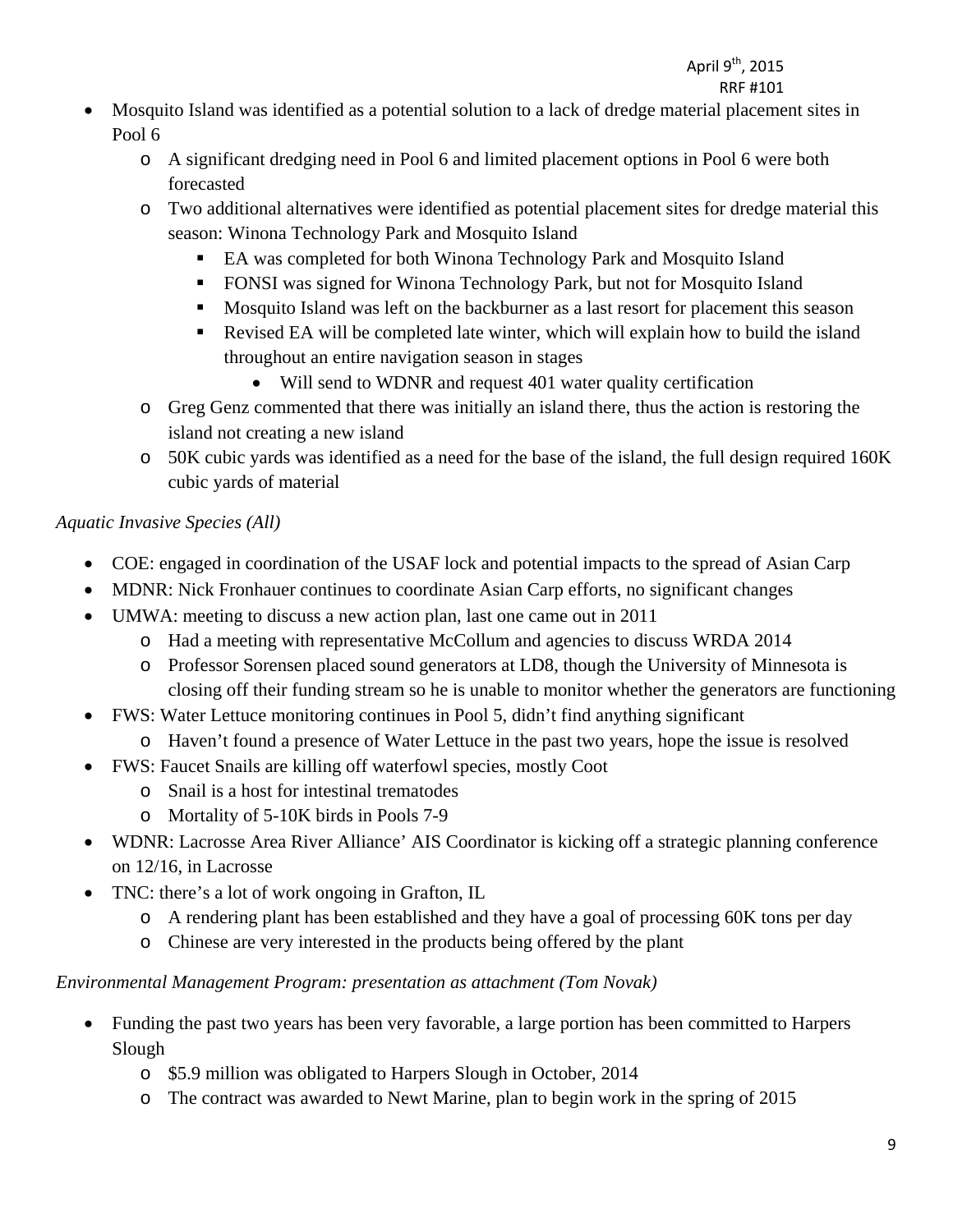- Design/planning for projects (in priority order): North/Sturgeon Lakes, draft DPR; Conway Lake, PAR and preliminary draft DPR; McGregor Lake, PAR and continue preliminary draft DPR
- There are some complications with North/Sturgeon Lake projects, issues with signing PPA's and integrating a Pool 3 drawdown
- Section  $204$  nesting islands in Pigs Eye Lake
	- o Similar program to EMP
	- o \$50K was received to complete a Federal Interest Study
	- o Project planning costs are 100% federally funded
	- o O&M would contribute normal costs toward the dredging operation, the remainder would be cost shared- 65% federal, 35% sponsor

*Pool 2 CMS- Boulanger Bend to Lock and Dam 2: presentation as attachment (Tom Novak)* 

- No additional dredging in the Upper Pool will have a more significant impact in Pool 1 than in Pool 2
	- o Pool 2 impacts will be minimal, ~5% increase per Jon Hendrickson
		- If we were to stop dredging in Pool 1 as well, the Pool 2 impacts would be more significant, but a model for that scenario hasn't been run
- Discussed the potential of another alternative, increased channel maintenance with channel control structures to increase channel efficiency
	- o Currently working on modeling this alternative and determining the potential impacts
- Winter 2014/2015: plan to have a draft report completed and provide public meetings
- April 2015: final report completed, seek RRF endorsement

## *Fish & Wildlife Workgroup Activities (All)*

- Workgroup hasn't met since the previous RRF, but will meet this Friday, 12/5
- Attempted to identify projects that could be done quickly with a streamlined planning process
- Commented on revisiting the environmental pool plans to ensure they're more usable
	- o The plans haven't been updated in ten years
- FWS agreed to identify potential prospects for FWWG chair position

### *Workgroup Roles and Responsibilities (All)*

- WLMTF: Gretchen Benjamin stated that it would be good to clarify how things are meant to move forward from the task force to the RRF
	- o Dan Cottrell commented that when the task force was originally created it was of the mindset that the group would be temporary, so there may not have been a defined process
- COE agreed to revisit the CMMP and check outlines for the purposes of each task force or workgroup
- Steve Tapp and Dan Helsel agreed to provide a sample charter for one of the workgroups, to engage in further discussion at the next RRF meeting

*USAF Concerns: level of service, hydro applications, portaging: presentation as attachment (COE)*

• **USAF** level of service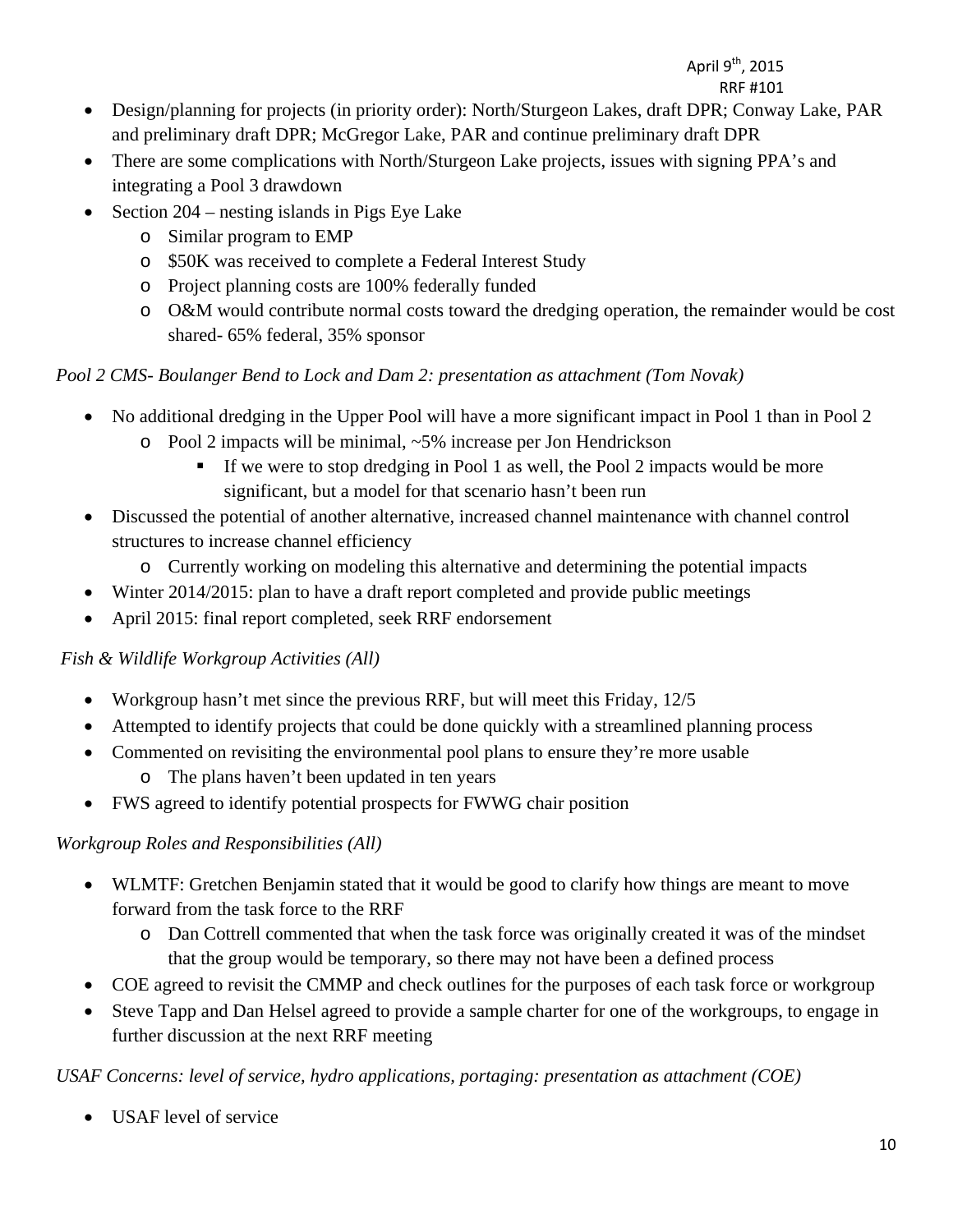- o WRDA requires the COE close USAF by June 10, 2015
- o There will still be an employee on-site as we will need to maintain the lock to help manage flows throughout flood conditions
- o Elliott Stefanik is currently working on an EA for the lock closure, it will likely be out for a 30 day review this month
	- EA has identified two alternatives, closure now, or closure on June 10, 2015
- o Current level of service is 19 hrs/day, from March, 2013 to present
- o From September 22, 2014 to October 22, 2014 there was a Federal Register notice and public comment period on proposed level of service reduction to 10 hrs/day
	- Currently analyzing a 10 hour day from 10am-8pm, in which 95% of recreational lockages from 2010-2014 data would have been captured
- o Any actual level of service changes would be made after USAF lock closes to navigation
- o Greg Genz clarified that the WRDA language doesn't specify that the lock will be closed due to prevention of invasive species, though that is the consensus
- USAF Hydropower
	- o Crown Hydropower: will be submitting a draft license amendment later this year, with a proposal to locate the hydropower plant on Corps property at USAF lock and dam, up to 1,000 cfs flow
	- o A-Mill Hydropower: proposed small, private hydropower located in the Main Street area to supply electricity to the Artists' Lofts Condominiums, up to 50 cfs flow
	- o Symphony Hydropower: preliminary permit was granted by FERC on October 22, 2014 for a plant to be located in the lock chamber. This isn't compatible with our mission, and we will be informing FERC to that effect
	- o Existing Xcel/NSP hydropower and existing LSAF hydropower: no change
- Portaging
	- o COE is unable to put funds toward establishing a portage at USAF, but will work with partners and may work to establish a real estate agreement if a portage is constructed
	- o Minneapolis Park and Rec recently unveiled their St. Anthony Falls Recreation Area master plan, which has proposals for several portage schemes
		- **MPRB, MDNR, and MNRRA would all be involved in the planning process**

### *Other Topics/Issues, Due-outs (All)*

- Due-outs
	- o Navigation Workgroup
		- Dan Cottrell will obtain a bridge update and it will be sent to the RRF soon
		- Dan Cottrell agreed to follow up with the Railroad Commission to discuss the inventory and condition of railroad bridges over rivers within MVP
		- Discuss beneficial use of dredge material for DOT projects and for railroad projects
	- o Zach Kimmel agreed to work within the COE to draft comments to be addressed to the MPCA pertaining to the SRV's, to be signed by Bruce Boldon
	- o Agencies were encouraged to provide comments to the MPCA by December 15, 2014 pertaining to the change in SRV's, copy Emily Schnick